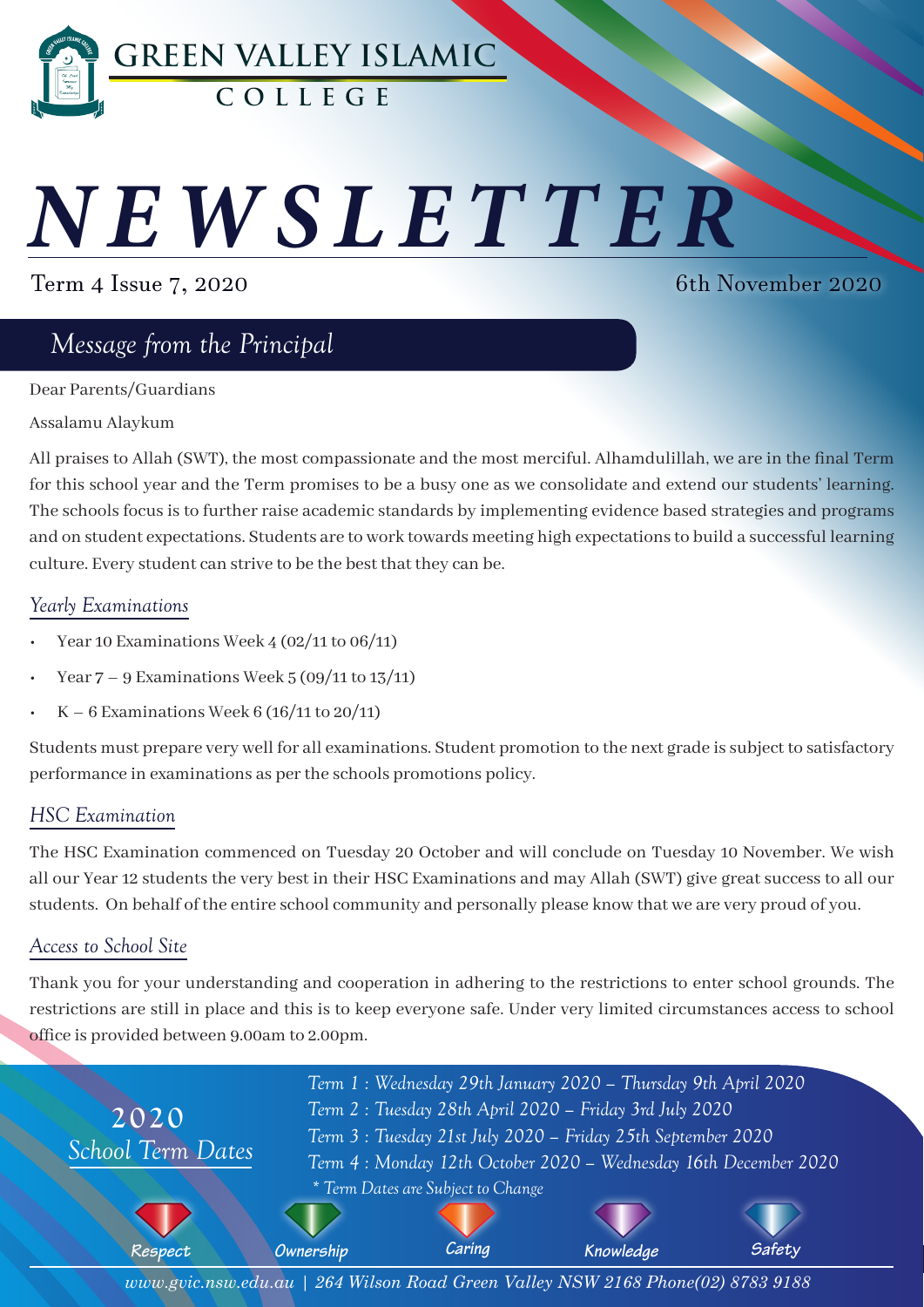## *School Curriculum*

We understand the importance of diversity in curriculum, to cater for the learning interest of students and suggestion from parents in the parent survey has led GVIC secondary school to offer additional subjects from 2021. Geography in stage 6, Industrial Technology and Food Technology in stage 5 will be offered from 2021.

## *Pick up and Drop off*

I wish to remind parents to obey all road rules and park in the designated parking spots. Police and Council rangers patrol the school area and we do not want you to get a fine. Please be patient and courteous with each other and follow instructions given by staff and security.

#### **Mr Riaaz Ali**

# *Primary Deputy Principal's Message*

#### Assalaamu Alaikum

The ten weeks of Term Four is a very demanding period as it is action packed with a number of important events and academic challenges. It is also a very rewarding term as a number of distinguished achievements will be acknowledged and celebrated at the end of the term. Parents are being requested to take note of the following key dates for Term Four:

| Date                        | Day                                        | Week           | Event                                                          |
|-----------------------------|--------------------------------------------|----------------|----------------------------------------------------------------|
| $20/10 - 01/12$             | Tuesdays                                   | $2 - 8$        | Pre-kindergarten Classes                                       |
| 22/10/20                    | Thursday                                   | $\sqrt{2}$     | Yearly Examination schedule/timetable due to parents           |
| 23/10/20                    | Friday                                     | $\overline{2}$ | Pink Ribbon Day                                                |
| 5/11/20                     | Thursday                                   | $\overline{4}$ | Year Six GAT/SCOUT Examination (external students<br>included) |
| $16/11 - 20/11$ Mon. - Fri. |                                            | 6              | <b>Primary Yearly Examinations</b>                             |
| 23/11/20                    | Monday                                     | 7              | Individual Learning Plans (ILPs) due                           |
| $23/11 - 27/11$ Mon. – Fri. |                                            | 7              | Primary Swim School Week                                       |
| $30/11 - 04/12$ Mon. – Fri. |                                            | 8              | PM Reading Benchmarks Commence                                 |
| 03/12/20                    | Thursday                                   | 8              | <b>Year Six Graduation</b>                                     |
| 07/12/20                    | Monday                                     | 9              | Annual Awards Ceremony:<br>Kindergarten (Morning)<br>Session)  |
| 08/12/20                    | Tuesday                                    | 9              | Annual Awards Ceremony: Years One - Six                        |
| 16/12/20                    | Wednesday                                  | 10             | Last day of school for the students                            |
| $17/12 - 18/12$             | Thurs.<br>$\overline{\phantom{m}}$<br>Fri. | <sup>10</sup>  | Staff Professional Development Days                            |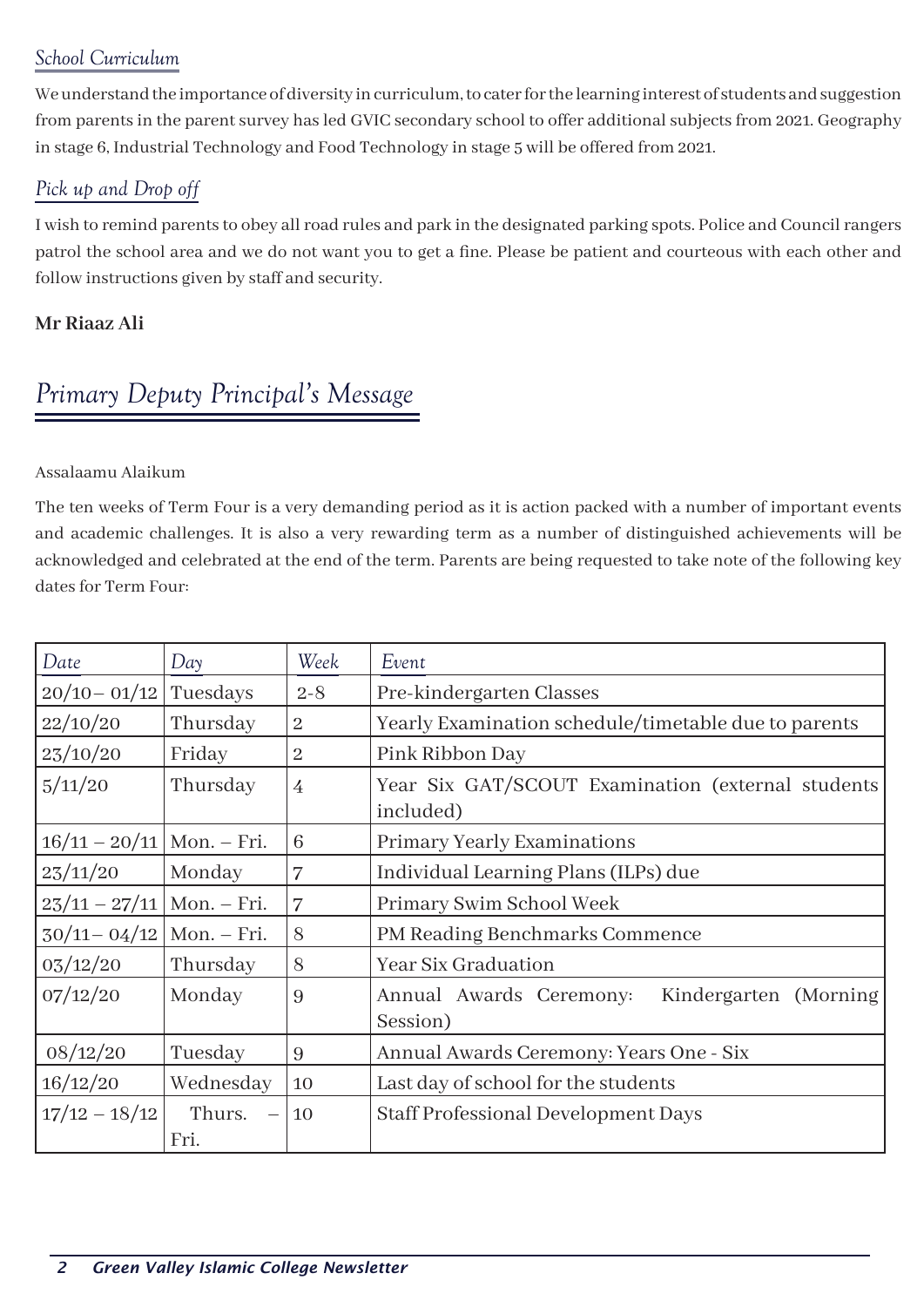#### *Book Character Dress – Up Day*

Term Three ended on a high note with students dressing up as their favourite book characters on the 24th of September. It was obvious that a lot of effort had been put in by the parents, students and teachers as the school playground was filled with vibrant book characters that seemed "alive".

## *Pre-kindergarten Classes*

It was pleasing to welcome the wonderful and very settled group of pre-kindergarten students for their first formal class at our school. There has been a steady increase in the number of students attending these classes and we are running two groups for each session, in total 6 classes.



The day served dual purpose, as students were rewarded for completing their Premier's Reading Challenge and it was also to further develop their love for Reading.



We would like to thank parents while at the same time encouraging them to read to their child (ren) on a daily basis to accentuate the importance of Reading.





These students are being encouraged to attend classes until Week 8 of this term. There will be five kindergarten classes in 2021 and we seek parental cooperation to give our pre-kindergarten students a good foundation preparation for their successful start of kindergarten in 2021.



*Pink Ribbon Day*

Primary students, adorned in various shades of pink, collaborated with high school, to support the fund raiser for Pink Ribbon Day.

We sincerely thank parents for their donation of gold coins, thereby supporting such a noble cause. Insha'Allah such simple acts of kindness will help our students to develop life-long skills in helping those in need in the future.